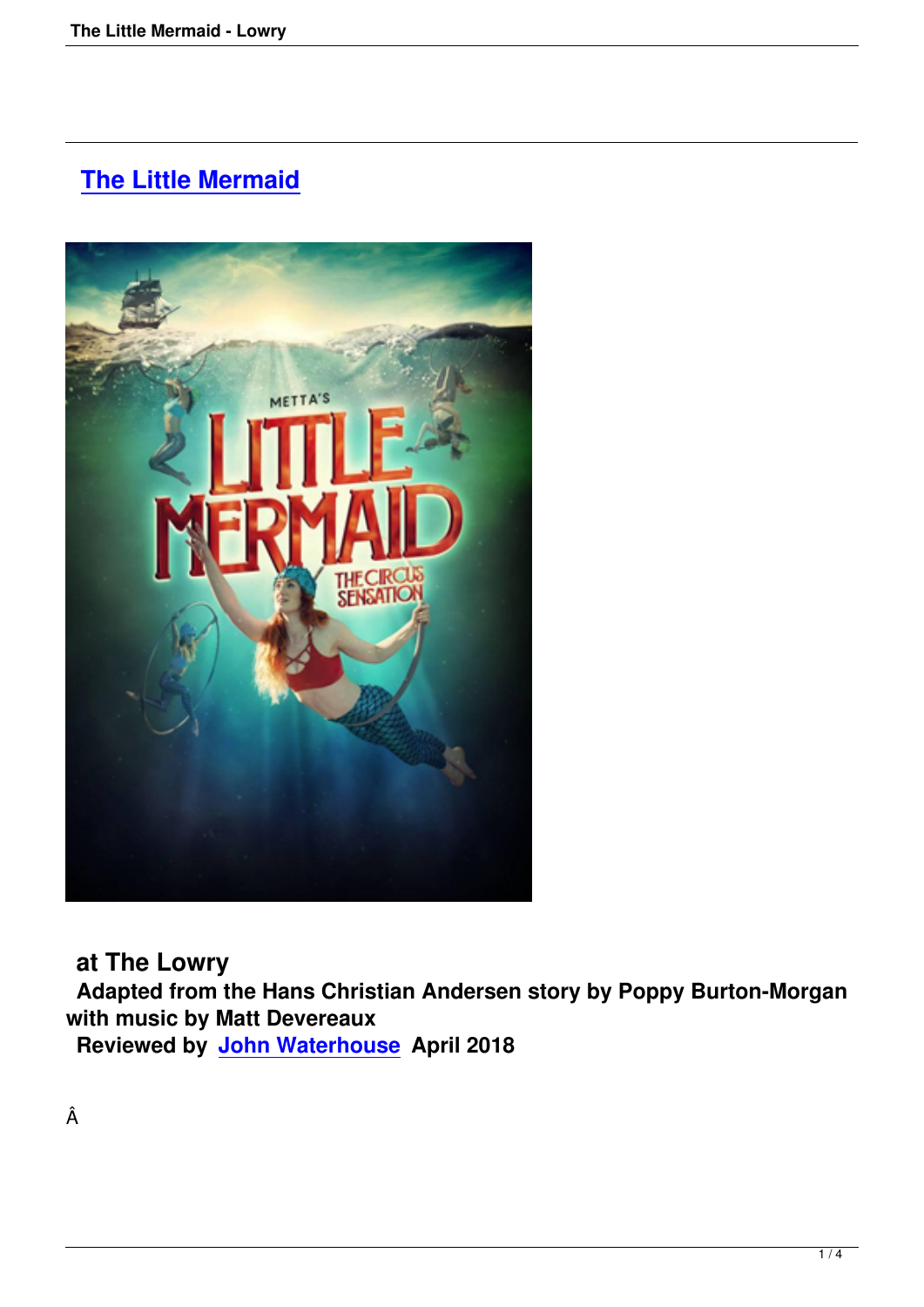Every once in a while, someone claims to have created a new genre, which is normally code for saying it is really a pastiche of something else. With *The Little Mermaid*, it looks like Metta Theatre Company have actually succeeded in doing just this by bringing together gymnastics, tricks, dance, actor/musicianship and singing to create what is truly a circus musical. *The Little Mermaid*

is a joy to watch with seamless, non-stop action blending with a highly creative original music score and spirited singing and acting.

Â

*The Little Mermaid* really does have something for everyone, truly crossing all age barriers - at least from the age of 8 upwards. The basic story is a simple Hans Christian Andersen tale which whilst being accessible to all has some profound insights into what it means to be human.

Â

Metta Theatre have taken some liberties with the story (as seemingly do all film and theatre companies regarding this work), so however well you think you know what's going to happen, expect a few surprises. The story is told through a mixture of narration, dialogue, song and dance, maintaining interest throughout. Every stunt has a purpose in either telling the story or enhancing the mood and nothing has been sandwiched in just for effect.

Â

*The Little Mermaid* is very much a visual experience, with bright, vibrant costumes, some impressive stage items and a green backdrop which keeps us constantly reminded that we are, for the most part at least, in an undersea world. A combination of good sound effects and impressive stunts frequently give the impression that the performers are moving through water (or diving into it), and some of the stunts got gasps of trepidation from the audience before even being executed; this really is circus but blended with graceful dance movements to give both an aesthetic and thrilling performance.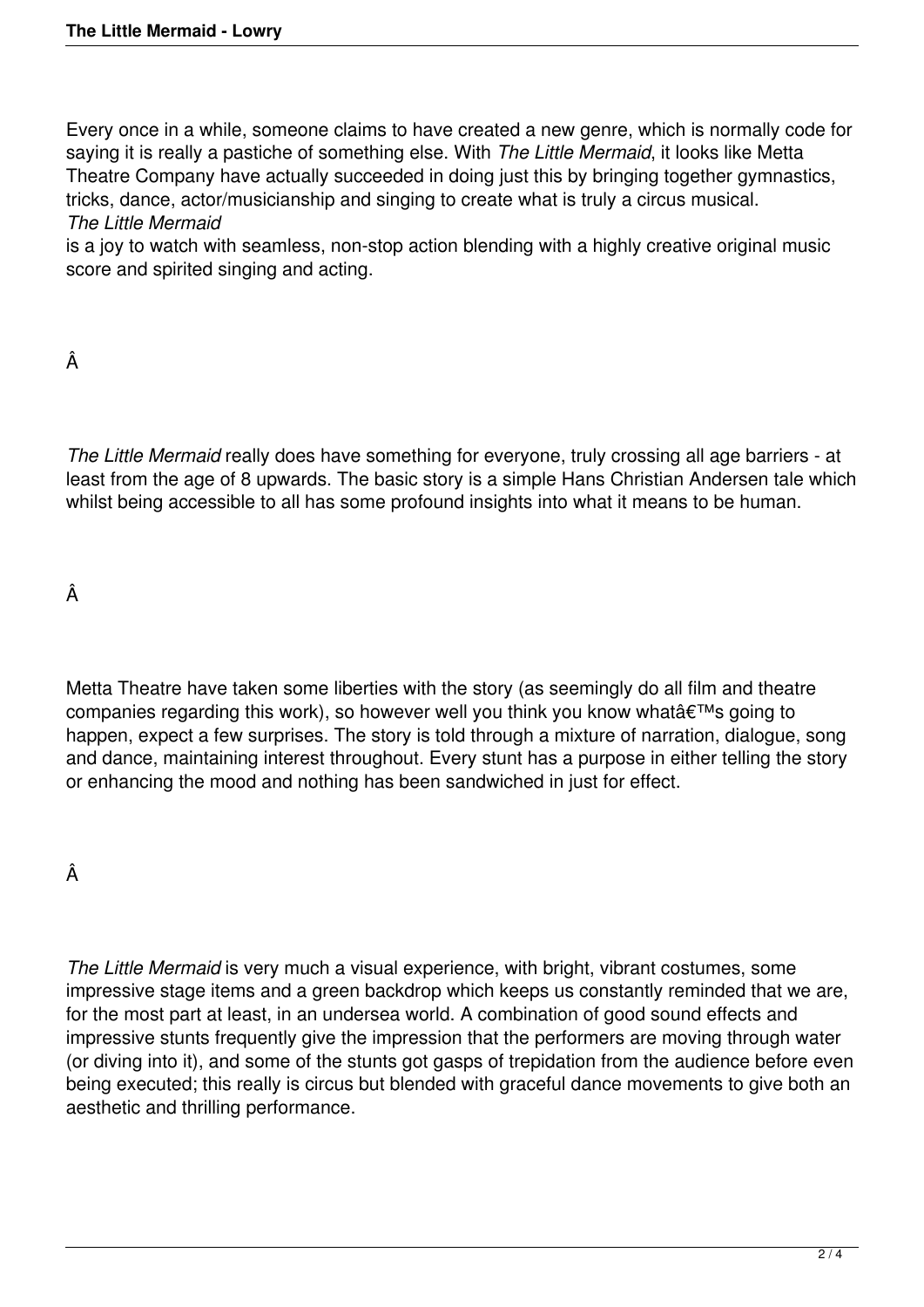There are no memorable sing-along songs in *The Little Mermaid* but the artist score by **Matt Devereaux**

helps create the dreamy undersea world as well as enhancing all the drama points of the story. The feel of the music is very modern although only instruments are used, which is perhaps fitting for a story which originated in the Victorian era. Writer/Director

### **Poppy Burton-Devereaux**

has done an excellent job in blending the musicianship with the acting and the overall effect is a very slick production.

Â

In the true style of a collective theatre company, some of the main roles are alternated on, by different members of the cast. The title role of Little was played this evening by **Tilly**

# **Lee-Kronick**

who gave an excellent performance facially and vocally regardless of whether she was sat on the floor or hanging upside down from a hoop over twenty feet above the stage. The same remarkable versatility was demonstrated by

#### **Matt Knight**

as the Prince, whose high dive is truly something to be experienced. Interestingly, two of the Mermaid were played by men with

# **Josh Frazer**

(also a menacing Sea witch tonight) and

#### **Roo Jenkyn-Jones**

in alternating roles but if anything, this added to giving the impression of a parallel undersea universe. Credit must also be paid to actor/musicians and

# **Aelfwyn Shipton**

(blending violin playing with circus talent),

### **Rosie Rowlands**

and

**Rosalind Ford.**

Â